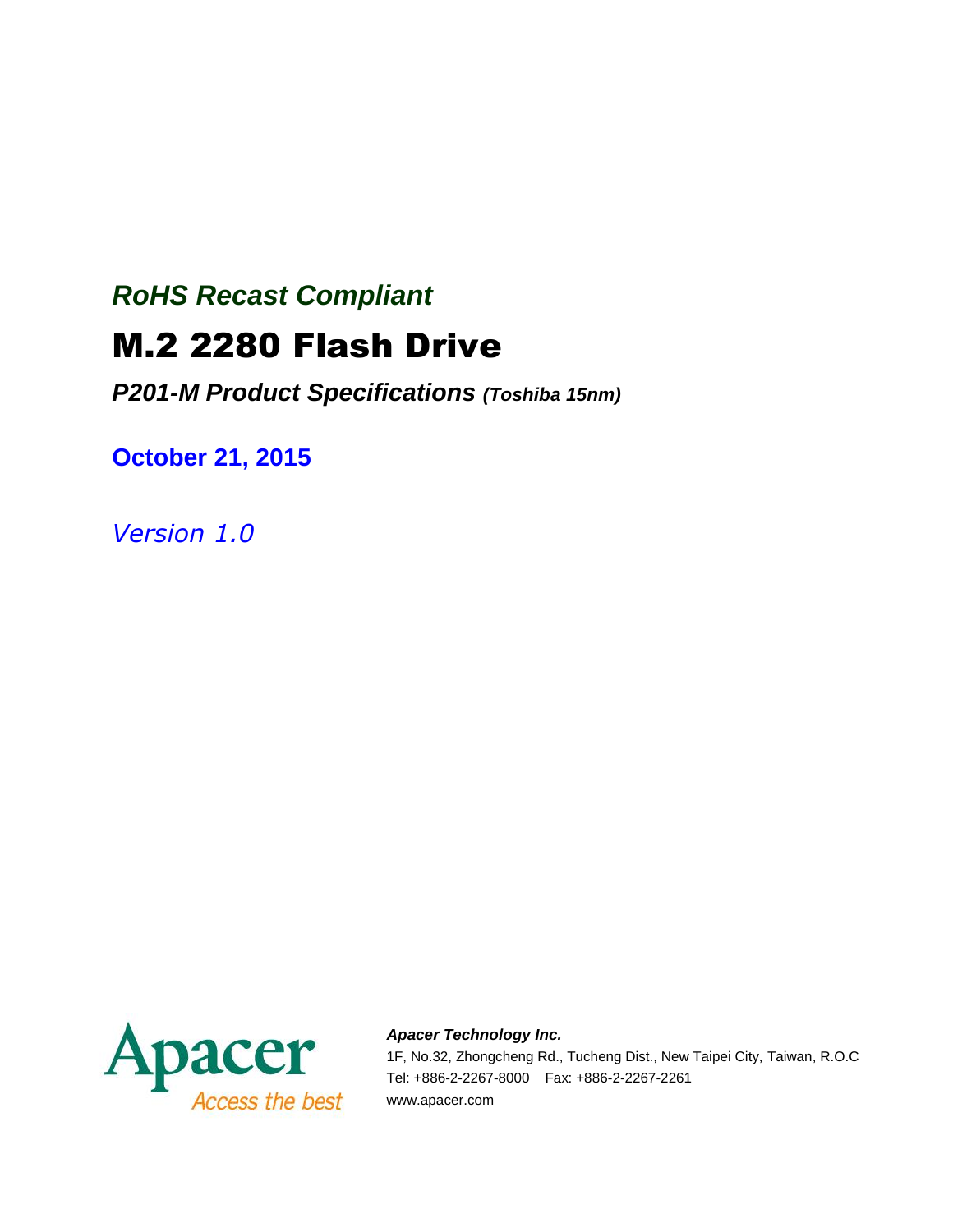

# Features:

- **Standard SATA Interface Compliance** – Serial ATA Revision 3.2 compliance
	- SATA 6.0 Gbps interface
	- ATA-8 command set
	-
- **Capacities**
	- 16, 32, 64, 128, 256 GB

#### **Performance\***

- Burst read/write: 600 MB/sec
- Sustained read: up to 430 MB/sec
- Sustained write: up to 160 MB/sec
- **Flash Management**
	- Built-in hardware ECC
	- Static/dynamic wear-leveling
	- Flash bad-block management
	- S.M.A.R.T.
	- Power Failure Management
	- ATA Secure Erase
	- TRIM
- **NAND Flash Type:** MLC
- **Endurance**
	- 16GB: 14 TBW
	- 32GB: 28 TBW
	- 64GB: 57 TBW
	- 128GB: 114 TBW
	- 256GB: 228 TBW
- **Temperature ranges**
	- Operating: Standard :0°C to 70°C Extended: -40°C to 85°C
	- Storage: -40°C to 85°C
- **Supply voltage**
	- $-3.3 V \pm 5%$
- **Power consumption (typical)**\*
	- Active mode: 450 mA
	- Idle mode: 95 mA
- **Connector type**
	- 75-pin SATA-based M.2 module pinout
- **Form factor**
	- M.2 2280 form factor
	- Dimensions: 80.00x22.00x3.80, unit: ㎜
- **Shock & Vibration\*\*\***
	- Shock:1,500 G
	- Vibration: 15 G
- **MTBF:** >2,000,000 hours
- **SATA Power Management**
- **RoHS Recast compliant (complies with 2011/65/EU standard)**
- **Device Sleep mode (optional)**

\*Varies from capacities. The values for performances and power consumptions presented are typical and may vary depending on flash configurations or platform settings. The term idle refers to the standby state of the device. \*\*Non-operating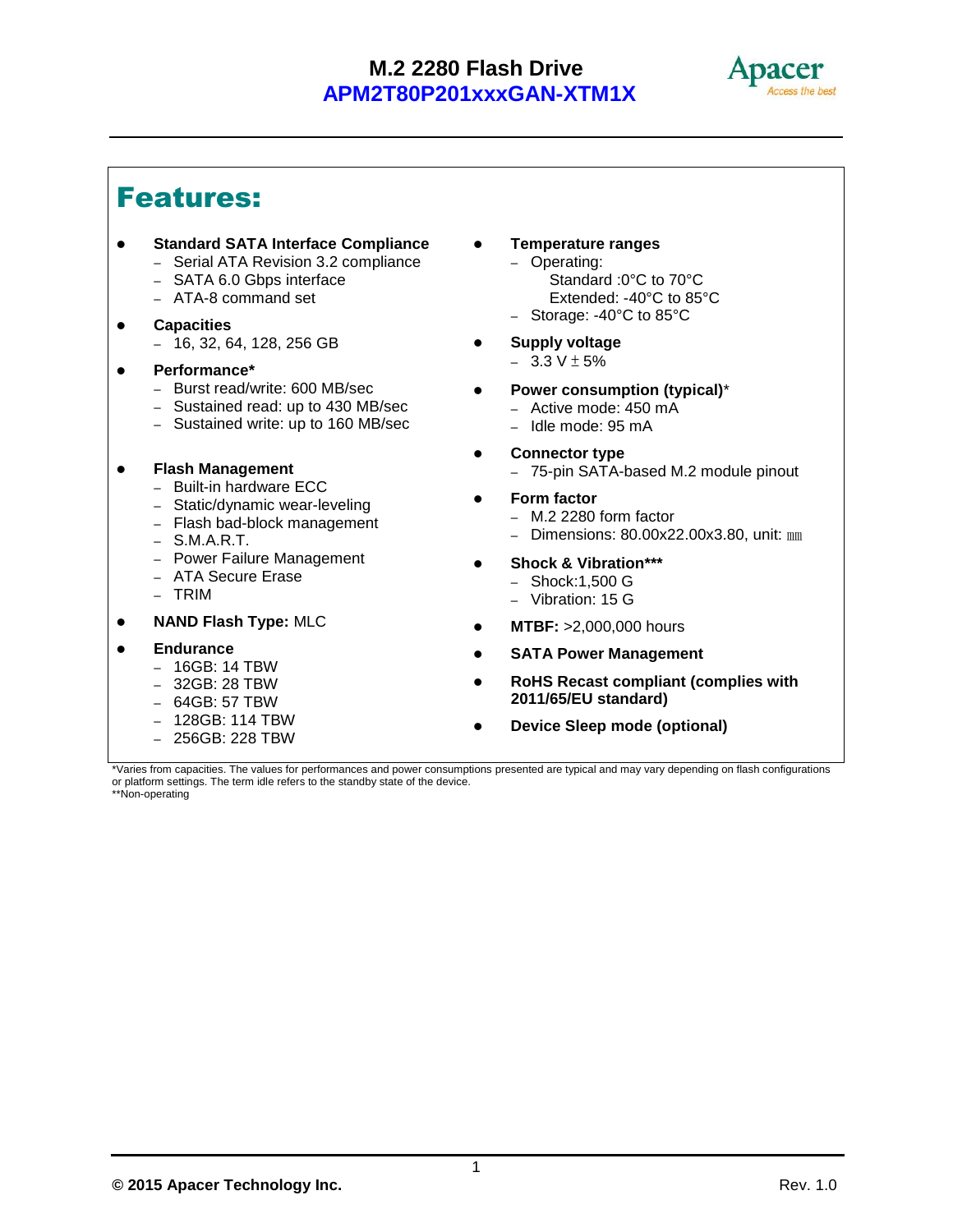

# **Table of Contents**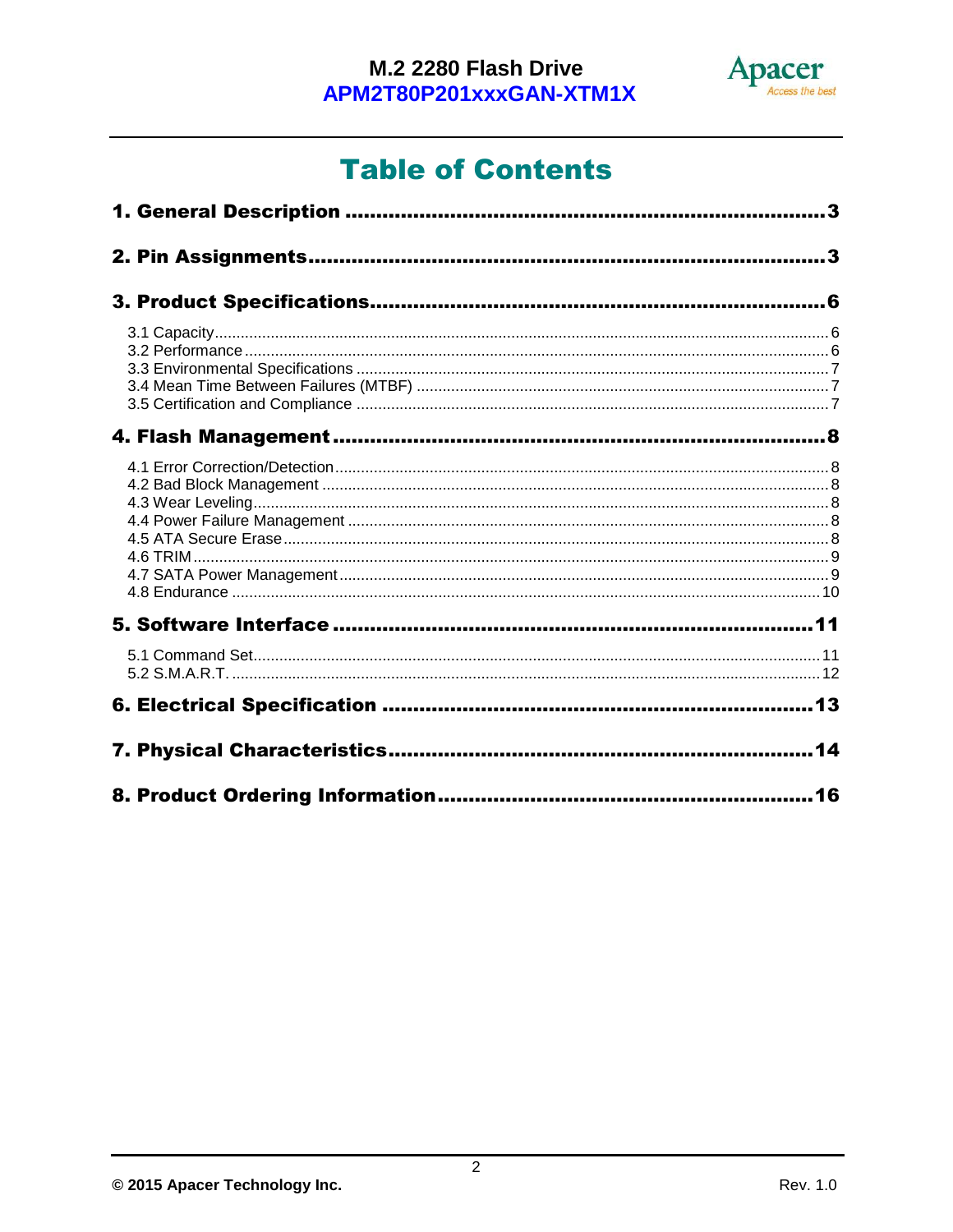

# <span id="page-3-0"></span>1. General Description

Apacer's P201-M is the next generation modularized Solid State Drive (SSD) with the shape of all new M.2 form factor, aimed to be the more suitable for mobile and compact computers with standard width at only 22.00 mm. P201-M appears in M.2 2280 mechanical dimensions and is believed to be the leading add-in storage solution for future host computing systems.

The M.2 SSD is designed with SATA-based connector pinouts, providing full compliance with the latest SATA Revision 3.2 interface specifications. Aside from SATA compliance, P201-M delivers exceptional performance and power efficiency. On the other hand, the extreme thin and light form factor makes P201- M the ideal choice for mobile computing systems, which appears to be the trend in near future.

Regarding reliability, P201-M is built with a powerful SATA controller that supports on-the-module ECC as well as efficient wear leveling scheme. In terms of power efficiency, P201-M is compliant with SATA 6.0 Gbps interface standard so that it can operate on SATA power management modes, which greatly save on power consumption.

# <span id="page-3-1"></span>2. Pin Assignments

This connector does not support hot plug capability. There are a total of 75 pins. 12 pin locations are used for mechanical key locations; this allows such a module to plug into both Key B and Key M connectors.



| Pin            | Type                | <b>Description</b>                                               |
|----------------|---------------------|------------------------------------------------------------------|
| 1              | CONFIG <sub>3</sub> | Ground (according to M.2 configurations for SSD-SATA definition) |
| $\mathcal{P}$  | 3.3V                | Supply Pin, 3.3V                                                 |
| 3              | <b>GND</b>          | Ground                                                           |
| 4              | 3.3V                | Supply pin, 3.3V                                                 |
| 5              | No connect          | No connect                                                       |
| 6              | Not available       | No connect (used for other purposes)                             |
| $\overline{7}$ | Not available       | No connect (used for other purposes)                             |
| 8              | Not available       | No connect (used for other purposes)                             |
| 9              | No connect          | No connect                                                       |
| 10             | DAS/DSS             | Device Activity Signal/Disable Staggered Spin-up                 |
| 11             | No connect          | No connect (used for other purposes)                             |
| 12             | (removed for key)   | Mechanical notch B                                               |

**© 2015 Apacer Technology Inc.** Rev. 1.0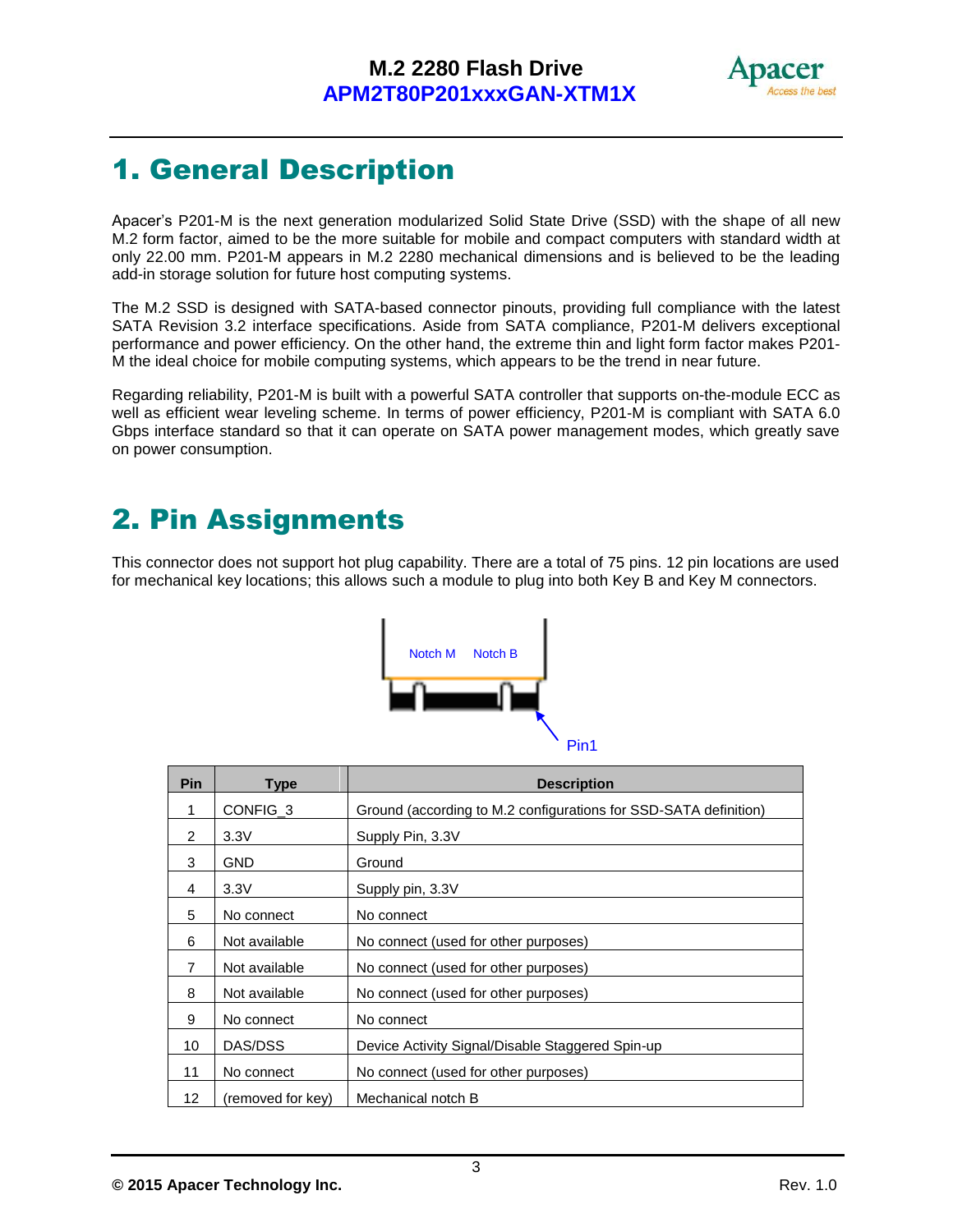

| 13 | (removed for key) | Mechanical notch B                                                                                         |
|----|-------------------|------------------------------------------------------------------------------------------------------------|
| 14 | (removed for key) | Mechanical notch B                                                                                         |
| 15 | (removed for key) | Mechanical notch B                                                                                         |
| 16 | (removed for kev) | Mechanical notch B                                                                                         |
| 17 | (removed for key) | Mechanical notch B                                                                                         |
| 18 | (removed for key) | Mechanical notch B                                                                                         |
| 19 | (removed for key) | Mechanical notch B                                                                                         |
| 20 | Not available     | No connect (used for other purposes)                                                                       |
| 21 | CONFIG_0          | Ground (according to M.2 configurations for SSD-SATA definition)                                           |
| 22 | Not available     | No connect (used for other purposes)                                                                       |
| 23 | Not available     | No connect (used for other purposes)                                                                       |
| 24 | Not available     | No connect (used for other purposes)                                                                       |
| 25 | Not available     | No connect (used for other purposes)                                                                       |
| 26 | Not available     | No connect (used for other purposes)                                                                       |
| 27 | <b>GND</b>        | Ground                                                                                                     |
| 28 | Not available     | No connect (used for other purposes)                                                                       |
| 29 | PER <sub>n1</sub> | Not used                                                                                                   |
| 30 | Not available     | No connect (used for other purposes)                                                                       |
| 31 | PER <sub>p1</sub> | Not used                                                                                                   |
| 32 | Not available     | No connect (used for other purposes)                                                                       |
| 33 | <b>GND</b>        | Ground                                                                                                     |
| 34 | Not available     | No connect (used for other purposes)                                                                       |
| 35 | PET <sub>n1</sub> | Not used                                                                                                   |
| 36 | Not available     | No connect (used for other purposes)                                                                       |
| 37 | PET <sub>p1</sub> | Not used                                                                                                   |
| 38 | <b>DEVSLP</b>     | Device Sleep, input. If driven high the host is informing the SSD to<br>enter a low power state (optional) |
| 39 | <b>GND</b>        | Ground                                                                                                     |
| 40 | Not available     | No connect (used for other purposes)                                                                       |
| 41 | SATA-Rx+          | Host receiver differential signal pair                                                                     |
| 42 | Not available     | No connect (used for other purposes)                                                                       |
| 43 | SATA-Rx-          | Host receiver differential signal pair                                                                     |
| 44 | Not available     | No connect (used for other purposes)                                                                       |
| 45 | <b>GND</b>        | Ground                                                                                                     |
| 46 | Not available     | No connect (used for other purposes)                                                                       |
| 47 | SATA-Tx-          | Host transmitter differential pair                                                                         |
| 48 | Not available     | No connect (used for other purposes)                                                                       |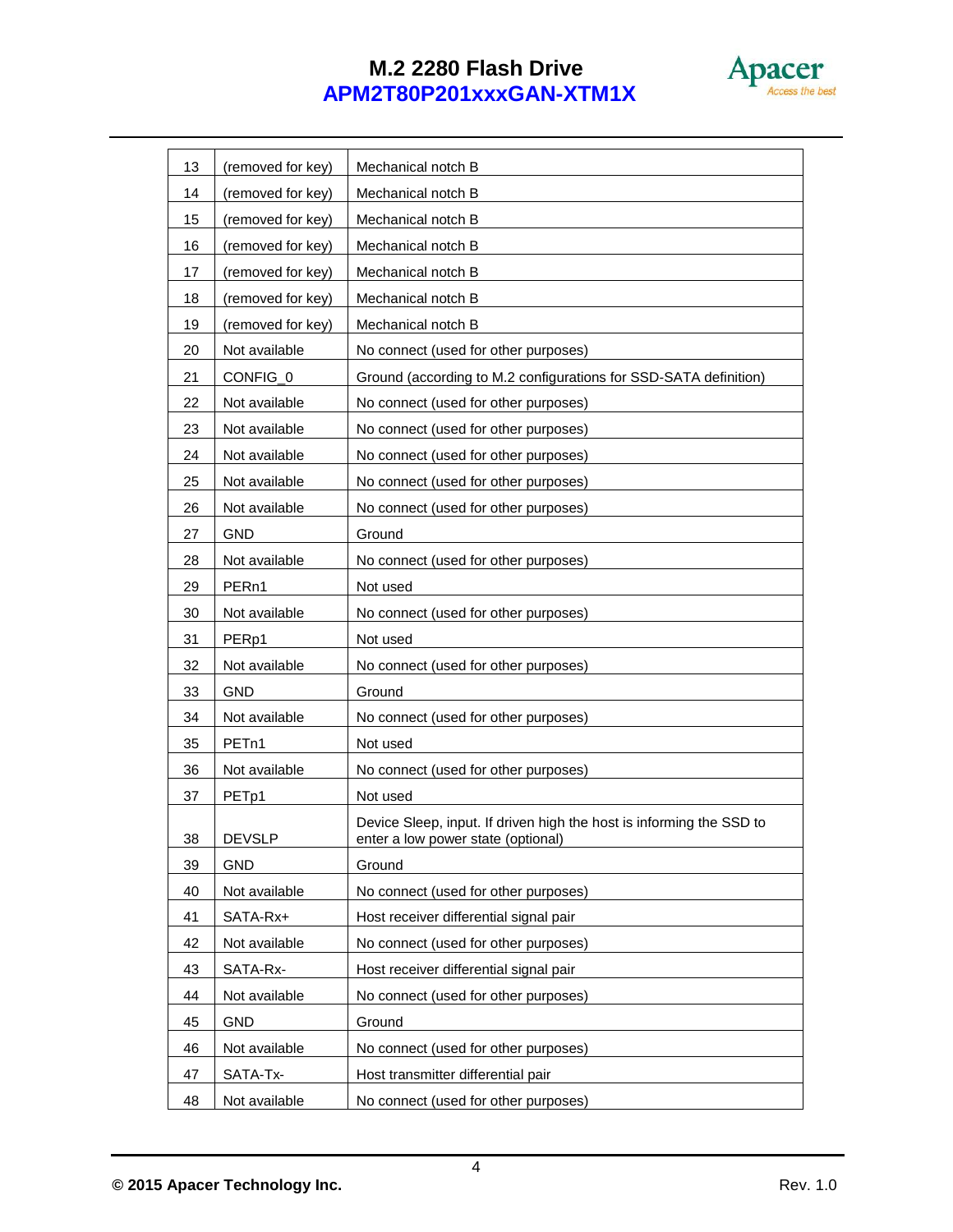

| 49 | SATA-Tx+          | Host transmitter differential pair                                 |
|----|-------------------|--------------------------------------------------------------------|
| 50 | PERST#            | Not used                                                           |
| 51 | <b>GND</b>        | Ground                                                             |
| 52 | CLKREQ#           | Not used                                                           |
| 53 | <b>REFCLKN</b>    | Not used                                                           |
| 54 | PEWAKE#           | Not used                                                           |
| 55 | <b>REFCLKP</b>    | Not used                                                           |
| 56 | MFG1              | Manufacturing pin. Use determined by vendor (no connect on a host) |
| 57 | <b>GND</b>        | Ground                                                             |
| 58 | MFG <sub>2</sub>  | Manufacturing pin. Use determined by vendor (no connect on a host) |
| 59 | (removed for key) | Mechanical notch M                                                 |
| 60 | (removed for key) | Mechanical notch M                                                 |
| 61 | (removed for key) | Mechanical notch M                                                 |
| 62 | (removed for key) | Mechanical notch M                                                 |
| 63 | (removed for key) | Mechanical notch M                                                 |
| 64 | (removed for key) | Mechanical notch M                                                 |
| 65 | (removed for key) | Mechanical notch M                                                 |
| 66 | (removed for key) | Mechanical notch M                                                 |
| 67 | Not available     | No connect (used for other purposes)                               |
| 68 | <b>SUSCLK</b>     | Not used                                                           |
| 69 | CONFIG_1          | Ground                                                             |
| 70 | 3.3V              | Supply pin, 3.3V                                                   |
| 71 | <b>GND</b>        | Ground                                                             |
| 72 | 3.3V              | Supply pin, 3.3V                                                   |
| 73 | GND               | Ground                                                             |
| 74 | 3.3V              | Supply pin, 3.3V                                                   |
| 75 | CONFIG_2          | Ground                                                             |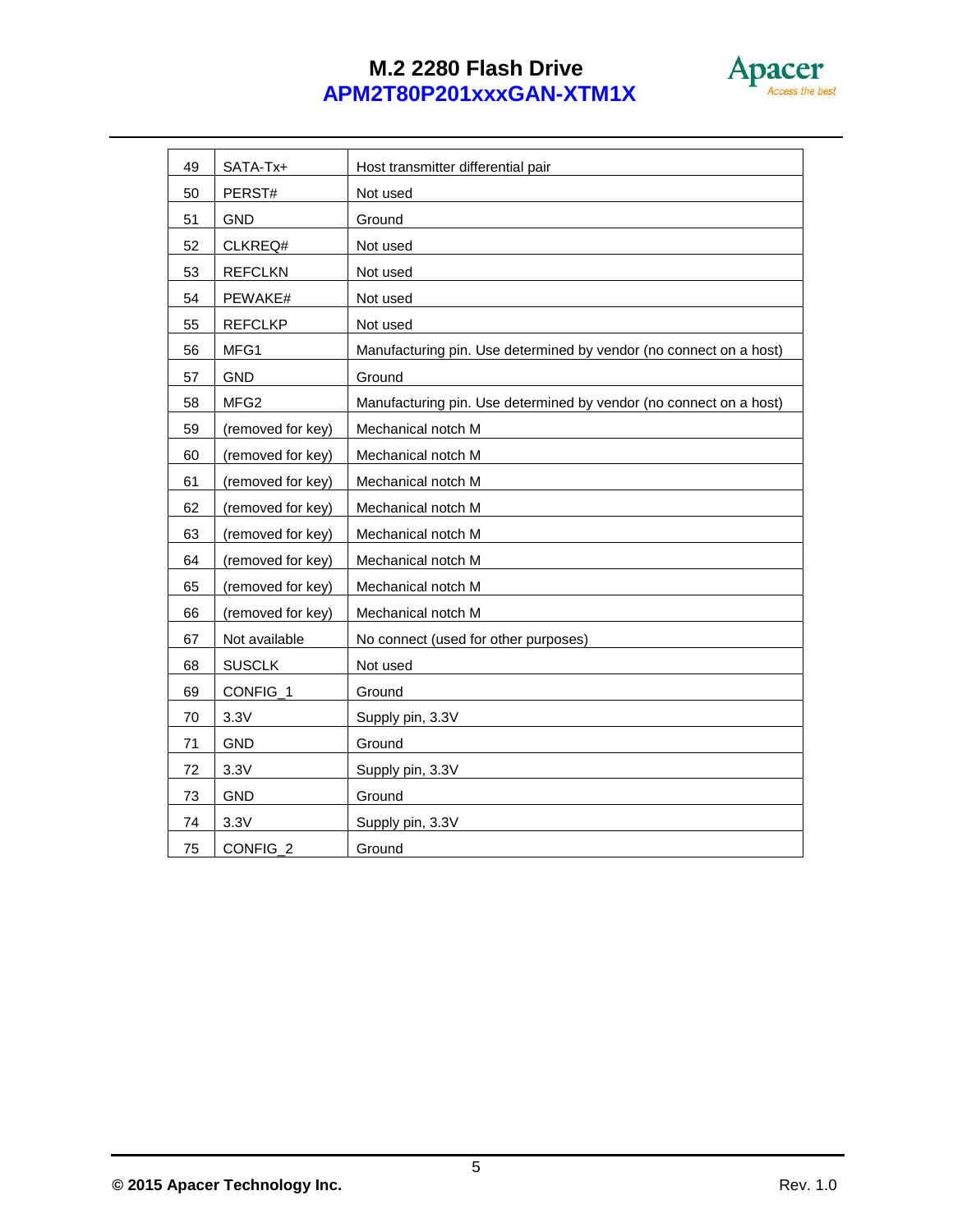

# <span id="page-6-0"></span>3. Product Specifications

# <span id="page-6-1"></span>**3.1 Capacity**

Capacity specification of P201-M is available as shown in Table 3-1. It lists the specific capacity and the default numbers of heads, sectors and cylinders for each product line.

| <b>Capacity</b> | Total bytes*    | <b>Cylinders</b> | <b>Heads</b> | <b>Sectors</b> | <b>Max LBA</b> |
|-----------------|-----------------|------------------|--------------|----------------|----------------|
| 16 GB           | 16,013,942,784  | 16,383           | 16           | 63             | 31,277,232     |
| 32 GB           | 32,017,047,552  | 16,383           | 16           | 63             | 62,533,296     |
| 64 GB           | 64,023,257,088  | 16,383           | 16           | 63             | 125,045,424    |
| 128 GB          | 128,035,676,160 | 16,383           | 16           | 63             | 250,069,680    |
| 256 GB          | 256,060,514,304 | 16,383           | 16           | 63             | 500,118,192    |

|  |  | Table 3-1: Capacity specifications |
|--|--|------------------------------------|
|--|--|------------------------------------|

\*Display of total bytes varies from file systems, which means not all of the bytes can be used for storage.

LBA count addressed in the table above indicates total user storage capacity and will remain the same throughout the lifespan of the device. However, the total usable capacity of the SSD is most likely to be less than the total physical capacity because a small portion of the capacity is reserved for device maintenance usages.

# <span id="page-6-2"></span>**3.2 Performance**

Performances of P201-M are listed below in table 3-2.

#### **Table 3-2:** Performance

| <b>Capacity</b><br><b>Performance</b> | <b>16 GB</b> | 32 GB | 64 GB | 128 GB | 256 GB |
|---------------------------------------|--------------|-------|-------|--------|--------|
| <b>Sustained read (MB/s)</b>          | 215          | 230   | 415   | 410    | 430    |
| <b>Sustained write (MB/s)</b>         | 150          | 130   | 155   | 160    | 160    |

Note: Results were measured by CrystalDiskMark and may differ from various flash configurations or host system setting

<sup>\*\*</sup>Notes:  $1 \text{ GB} = 1,000,000,000$  bytes;  $1 \text{ sector} = 512$  bytes.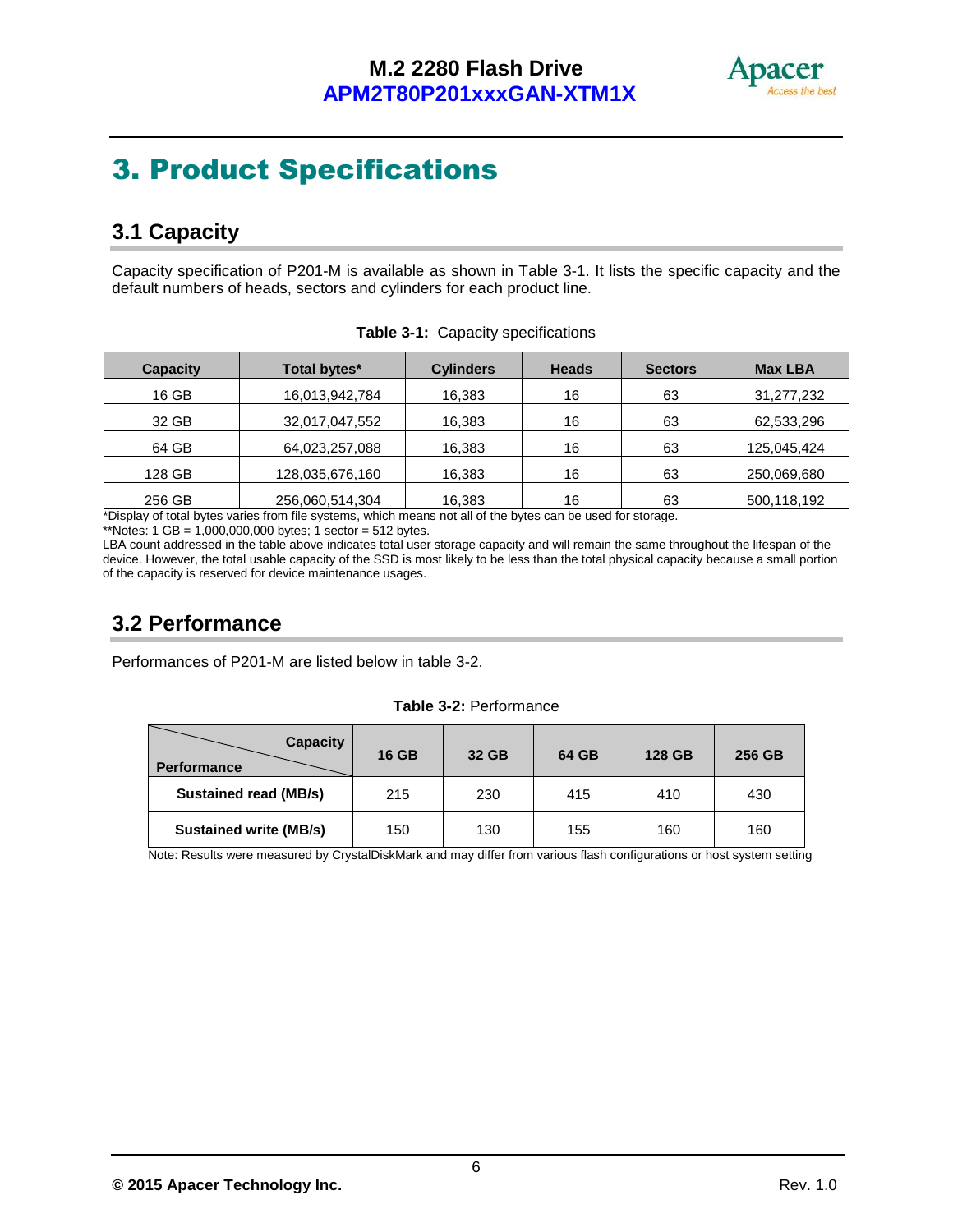

### <span id="page-7-0"></span>**3.3 Environmental Specifications**

Environmental specification of P201-M series follows MIL-STD-810 standards as shown in Table 3-3.

| <b>Item</b>               | <b>Specification</b>                                                                                       |
|---------------------------|------------------------------------------------------------------------------------------------------------|
| Operating temperature     | 0°C ~70°C (standard); -40°C to 85°C(extended)                                                              |
| Non-operating temperature | -40 $^{\circ}$ C ~85 $^{\circ}$ C                                                                          |
| Operating humidity        | 40°C. 90%RH                                                                                                |
| Non-operating humidity    | 40°C, 93%RH                                                                                                |
| Vibration (Non-operating) | Frequency/Displacement: 20Hz~80Hz/1.52mm<br>Frequency/Acceleration: 80Hz~2000Hz/20G<br>X, Y, Z axis/60mins |
| shock (Non-operating)     | 1500G, 0.5ms                                                                                               |
| Drop (Non-operating)      | 80cm free fall, 6 face of each unit                                                                        |
| Bending (non-operating)   | $\geq$ 20N, hold 1 min/5 times                                                                             |
| Torque (non-operating)    | 0.5N-m or $\pm 2.5$ deg, hold 1 min/5 times                                                                |
| ESD (Electrostatic)       | Passed (at relative temp/humidity: 24°C, 49%RH)                                                            |

## <span id="page-7-1"></span>**3.4 Mean Time Between Failures (MTBF)**

Mean Time Between Failures (MTBF) is predicted based on reliability data for the individual components in P201-M. The prediction result for P201-M is more than 2,000,000 hours.

Notes about the MTBF:

The MTBF is predicated and calculated based on "Telcordia Technologies Special Report, SR-332, Issue 2" method.

### <span id="page-7-2"></span>**3.5 Certification and Compliance**

P201-M complies with the following standards:

- CE: EN55022
- FCC :CISPR22
- BSMI 13438
- RoHS Recast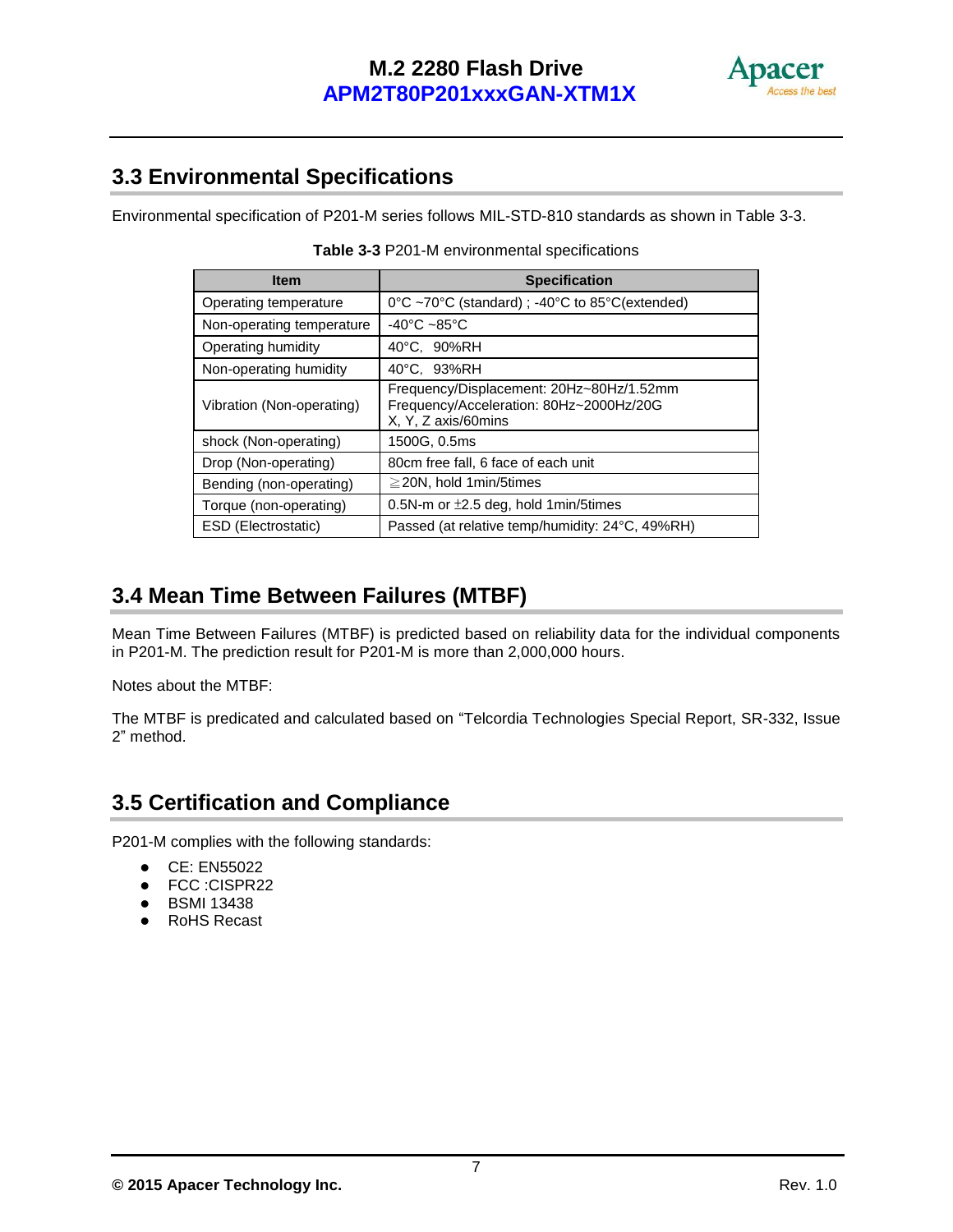

# <span id="page-8-0"></span>4. Flash Management

### <span id="page-8-1"></span>**4.1 Error Correction/Detection**

P201-M implements a hardware ECC scheme, based on the BCH algorithm. It can detect and correct up to 72 bits error in 1K bytes.

## <span id="page-8-2"></span>**4.2 Bad Block Management**

Current production technology is unable to guarantee total reliability of NAND flash memory array. When a flash memory device leaves factory, it comes with a minimal number of initial bad blocks during production or out-of-factory as there is no currently known technology that produce flash chips free of bad blocks. In addition, bad blocks may develop during program/erase cycles. When host performs program/erase command on a block, bad block may appear in Status Register. Since bad blocks are inevitable, the solution is to keep them in control. Apacer flash devices are programmed with ECC, block mapping technique and S.M.A.R.T to reduce invalidity or error. Once bad blocks are detected, data in those blocks will be transferred to free blocks and error will be corrected by designated algorithms.

## <span id="page-8-3"></span>**4.3 Wear Leveling**

Flash memory devices differ from Hard Disk Drives (HDDs) in terms of how blocks are utilized. For HDDs, when a change is made to stored data, like erase or update, the controller mechanism on HDDs will perform overwrites on blocks. Unlike HDDs, flash blocks cannot be overwritten and each P/E cycle wears down the lifespan of blocks gradually. Repeatedly program/erase cycles performed on the same memory cells will eventually cause some blocks to age faster than others. This would bring flash storages to their end of service term sooner. Wear leveling is an important mechanism that level out the wearing of blocks so that the wearing-down of blocks can be almost evenly distributed. This will increase the lifespan of SSDs. Commonly used wear leveling types are Static and Dynamic.

# <span id="page-8-4"></span>**4.4 Power Failure Management**

Power Failure Management plays a crucial role when experiencing unstable power supply. Power disruption may occur when users are storing data into the SSD. In this urgent situation, the controller would run multiple write-to-flash cycles to store the metadata for later block rebuilding. This urgent operation requires about several milliseconds to get it done. At the next power up, the firmware will perform a status tracking to retrieve the mapping table and resume previously programmed NAND blocks to check if there is any incompleteness of transmission.

Note: The controller unit of this product model is designed with a DRAM as a write cache for improved performance and data efficiency. Though unlikely to happen in most cases, the data cached in the volatile DRAM might be potentially affected if a sudden power loss takes place before the cached data is flushed into non-volatile NAND flash memory.

# <span id="page-8-5"></span>**4.5 ATA Secure Erase**

ATA Secure Erase is an ATA disk purging command currently embedded in most of the storage drives. Defined in ATA specifications, (ATA) Secure Erase is part of Security Feature Set that allows storage drives to erase all user data areas. The erase process usually runs on the firmware level as most of the ATA-based storage media currently in the market are built-in with this command. ATA Secure Erase can securely wipe out the user data in the drive and protects it from malicious attack.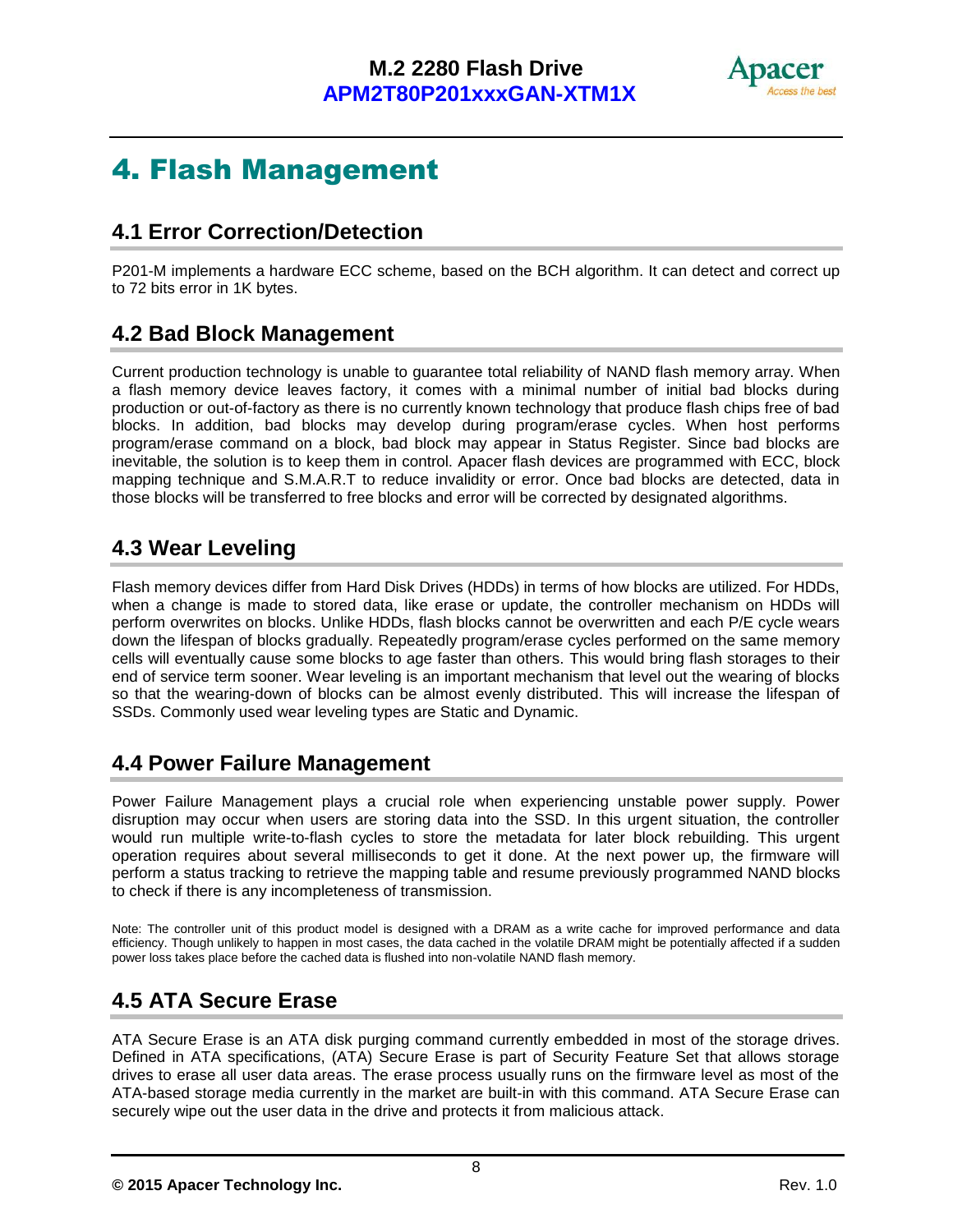

### <span id="page-9-0"></span>**4.6 TRIM**

TRIM, though in capital letters usually, is a memory computation command rather than an abbreviation. It is mainly a SATA command that enables the operating system to inform the SSD (Solid State Drive) which blocks of previously stored data are no longer valid, due to erases by the host or operating system, such as file deletions or disk formatting. Once notified, SSD will begin the discard of the invalid LBAs and retain more space for itself, in fact, the discarded is no longer recoverable.

When an LBA is replaced by the operating system, as with overwrite of a file, the SSD is informed that the originally occupied LBA is determined as no longer in use or invalid. The SSD will not save those blocks in garbage collected sectors. Noticeably, a file deletion command by host or operating system never actually erases the actual content, rather, just the file is marked as deleted. This issue is even specifically noticeable for flash based memory devices, such as SSDs. In fact, an SSD will keep garbage collecting the invalid, previously occupied LBAs, if it is not informed that these LBAs can be erased. Thus, the SSD would experience a significant performance downfall.

## <span id="page-9-1"></span>**4.7 SATA Power Management**

By complying with SATA 6.0 Gb/s specifications, the SSD supports the following SATA power saving modes:

- ACTIVE: PHY ready, full power, Tx & Rx operational
- PARTIAL: Reduces power, resumes in under 10 [µs](http://en.wikipedia.org/wiki/Mu_(letter)) (microseconds)
- SLUMBER: Reduces power, resumes in under 10 ms (milliseconds)
- **HIPM: Host-Initiated Power Management**
- DIPM: Device-Initiated Power Management
- Device Sleep (DevSleep or DEVSLP): PHY powered down; power consumption  $\leq 5$  mW; host assertion time  $\leq 10$  ms; exit timeout from this state  $\leq 20$  ms (unless specified otherwise in SATA Identify Device Log).

Note:

- 1. The behaviors of power management features would depend on host/device settings.
- 2. Device Sleep mode is optional, depending on product ordering selections.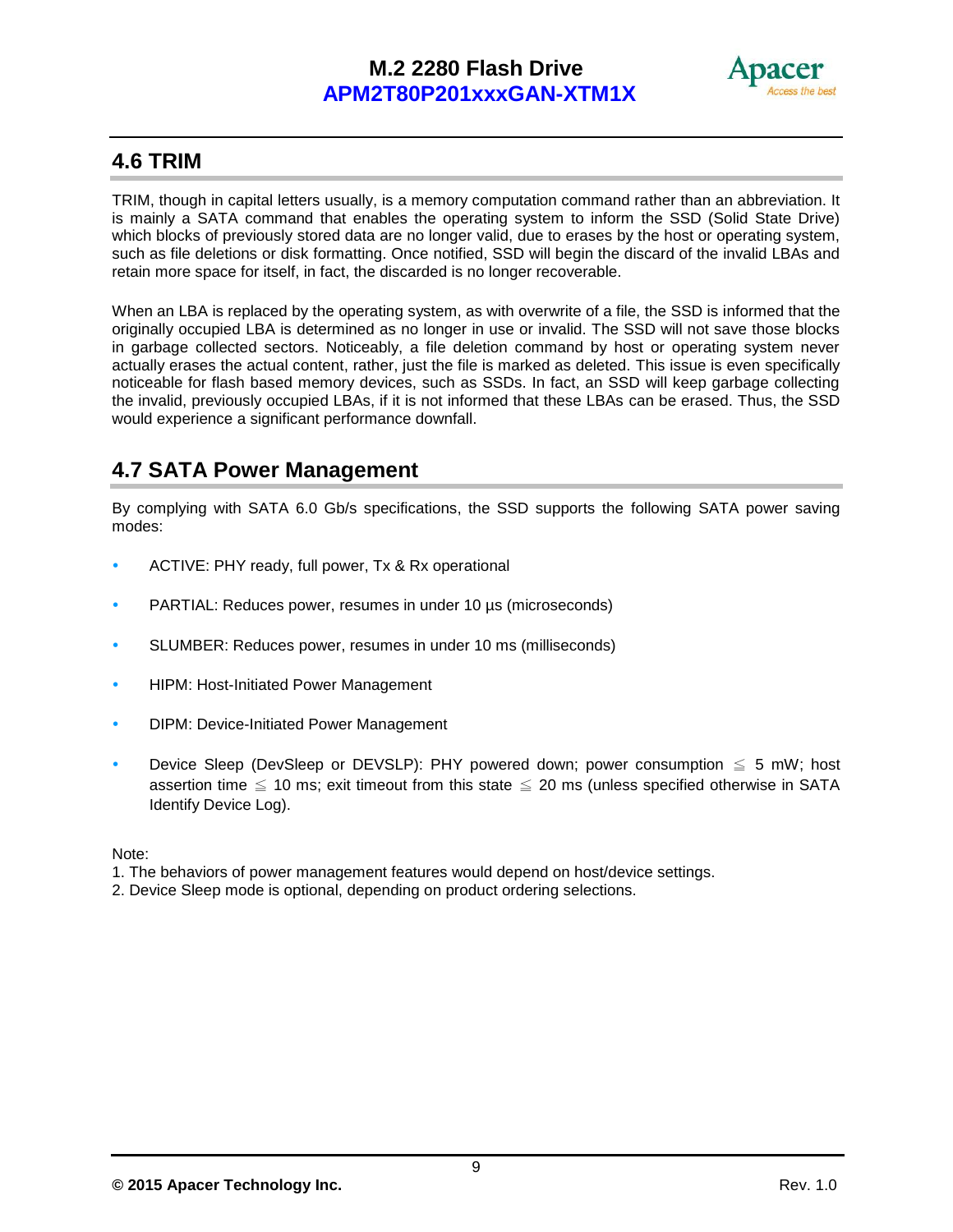

### <span id="page-10-0"></span>**4.8 Endurance**

The endurance of a storage device is predicted by TeraBytes Written based on several factors related to usage, such as the amount of data written into the drive, block management conditions, and daily workload for the drive. Thus, key factors, such as Write Amplifications and the number of P/E cycles, can influence the lifespan of the drive.

| <b>Capacity</b> | <b>TeraBytes Written</b> |
|-----------------|--------------------------|
| 16 GB           | 14                       |
| 32 GB           | 28                       |
| 64 GB           | 57                       |
| 128 GB          | 114                      |
| 256 GB          | 228                      |

Notes:

The measurement assumes the data written to the SSD for test is under a typical and constant rate.

The measurement follows the standard metric: 1 TB (Terabyte) = 1000 GB.

 This estimation complies with JEDEC JESD-219, enterprise endurance workload of random data with payload size distribution.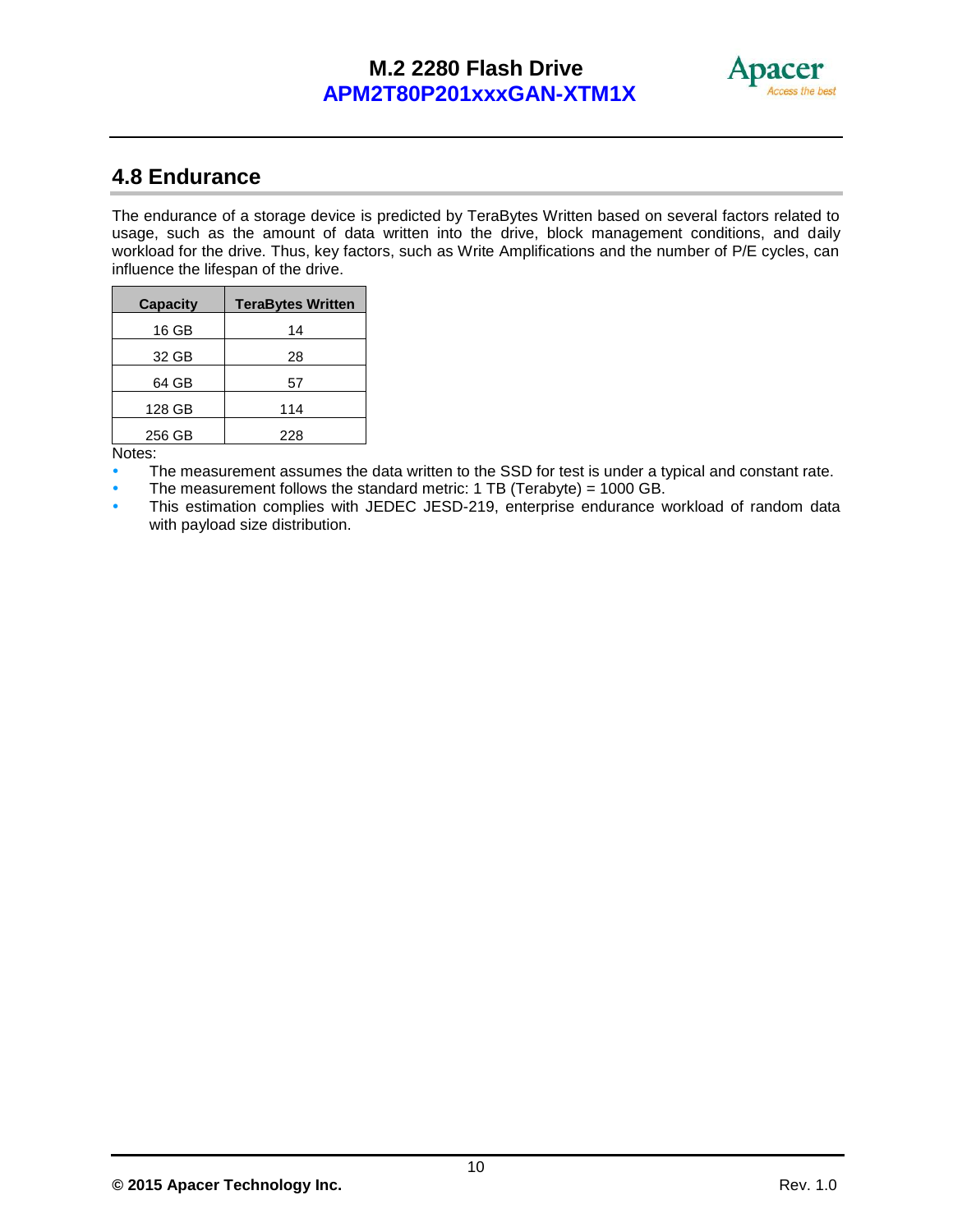

# <span id="page-11-0"></span>5. Software Interface

# <span id="page-11-1"></span>**5.1 Command Set**

This section defines the software requirements and the format of the commands the host sends to P201- M. Commands are issued to P201-M by loading the required registers in the command block with the supplied parameters, and then writing the command code to the Command register.

| <b>Command</b>                     | Code            | <b>Command</b>                | Code             |
|------------------------------------|-----------------|-------------------------------|------------------|
| Data Set Management                | 06h             | CHECK POWER MODE              | 98h              |
| Recalibrate                        | 10h-1Fh         | <b>SLEEP</b>                  | 99 <sub>h</sub>  |
| <b>Read Sectors</b>                | 20h             | <b>SMART</b>                  | B <sub>0</sub> h |
| Read Sectors without Retry         | 21h             | DEVICE CONFIGURATION          | B <sub>1</sub> h |
| <b>Read Sectors EXT</b>            | 24h             | <b>Read Multiple</b>          | C4h              |
| Read DMA EXT                       | 25h             | <b>Write Multiple</b>         | C5h              |
| <b>Read Native Max Address EXT</b> | 27h             | Set Multiple Mode             | C6h              |
| Read Multiple EXT                  | 29h             | Read DMA                      | C8h              |
| Read Log EXT                       | 2Fh             | Read DMA without Retry        | C <sub>9</sub> h |
| <b>Write Sectors</b>               | 30h             | <b>Write DMA</b>              | CAh              |
| Write Sectors without Retry        | 31h             | Write DMA without Retry       | <b>CBh</b>       |
| <b>Write Sectors EXT</b>           | 34h             | Write Multiple FUA EXT        | CEh              |
| Write DMA EXT                      | 35h             | Standby Immediate             | E0h              |
| Set Native Max Address EXT         | 37h             | Idle Immediate                | E1h              |
| CFA WRITE SECTORS WITHOUT ERASE    | 38h             | Standby                       | E <sub>2</sub> h |
| Write Multiple EXT                 | 39h             | <b>IDLE</b>                   | E <sub>3</sub> h |
| Write DMA FUA EXT                  | 3Dh             | <b>Read Buffer</b>            | E4h              |
| Write Long EXT                     | 3Fh             | <b>Check Power Mode</b>       | E5h              |
| <b>Read Verify Sectors</b>         | 40h             | Sleep                         | E6h              |
| Read Verify Sectors without Retry  | 41h             | Flush Cache                   | E7h              |
| Read Verify Sectors EXT            | 42h             | <b>Write Buffer</b>           | E8h              |
| <b>WRITE UNCORRECTABLE EXT</b>     | 45h             | Flush Cache EXT               | <b>EAh</b>       |
| <b>Read FPDMA Queued</b>           | 60h             | <b>Identify Device</b>        | ECh              |
| Write FPDMA Queued                 | 61h             | <b>Set Features</b>           | EFh              |
| Seek                               | 70h-71h         | Security Set Password         | F <sub>1</sub> h |
| <b>Execute Device Diagnostic</b>   | 90 <sub>h</sub> | <b>Security Unlock</b>        | F <sub>2</sub> h |
| Initialize Device Parameters       | 91h             | <b>Security Erase Prepare</b> | F3h              |
| Download Microcode                 | 92h             | Security Erase Unit           | F4h              |

|  |  |  | Table 6-1: Command set |  |
|--|--|--|------------------------|--|
|--|--|--|------------------------|--|

**© 2015 Apacer Technology Inc.** Rev. 1.0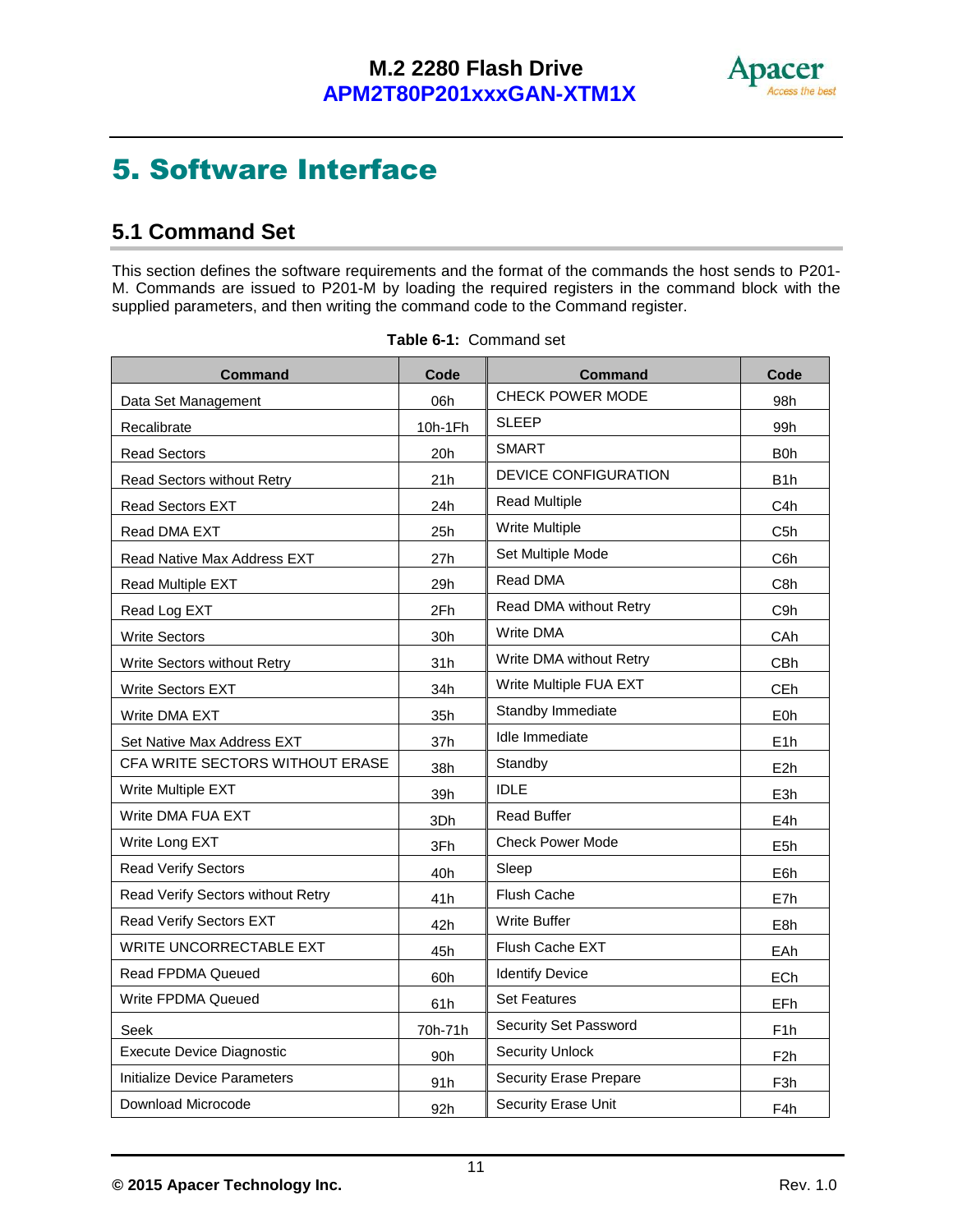

| DOWNLOAD MICROCODE DMA | 93h | Security Freeze Lock           | F <sub>5</sub> h |
|------------------------|-----|--------------------------------|------------------|
| STANDBY IMMEDIATE      | 94h | Security Disable Password      | F6h              |
| <b>IDLE IMMEDIATE</b>  | 95h | <b>Read Native Max Address</b> | F <sub>8</sub>   |
| <b>STANDBY</b>         | 96h | Set Max Address                | F <sub>9</sub>   |
| <b>IDLE</b>            | 97h |                                |                  |

# <span id="page-12-0"></span>**5.2 S.M.A.R.T.**

SMART, an acronym for Self-Monitoring, Analysis and Reporting Technology, is an open standard that allows a hard disk drive to automatically detect its health and report potential failures. When a failure is recorded by SMART, users can choose to replace the drive to prevent unexpected outage or data loss. Moreover, SMART can inform users of impending failures while there is still time to perform proactive actions, such as copy data to another device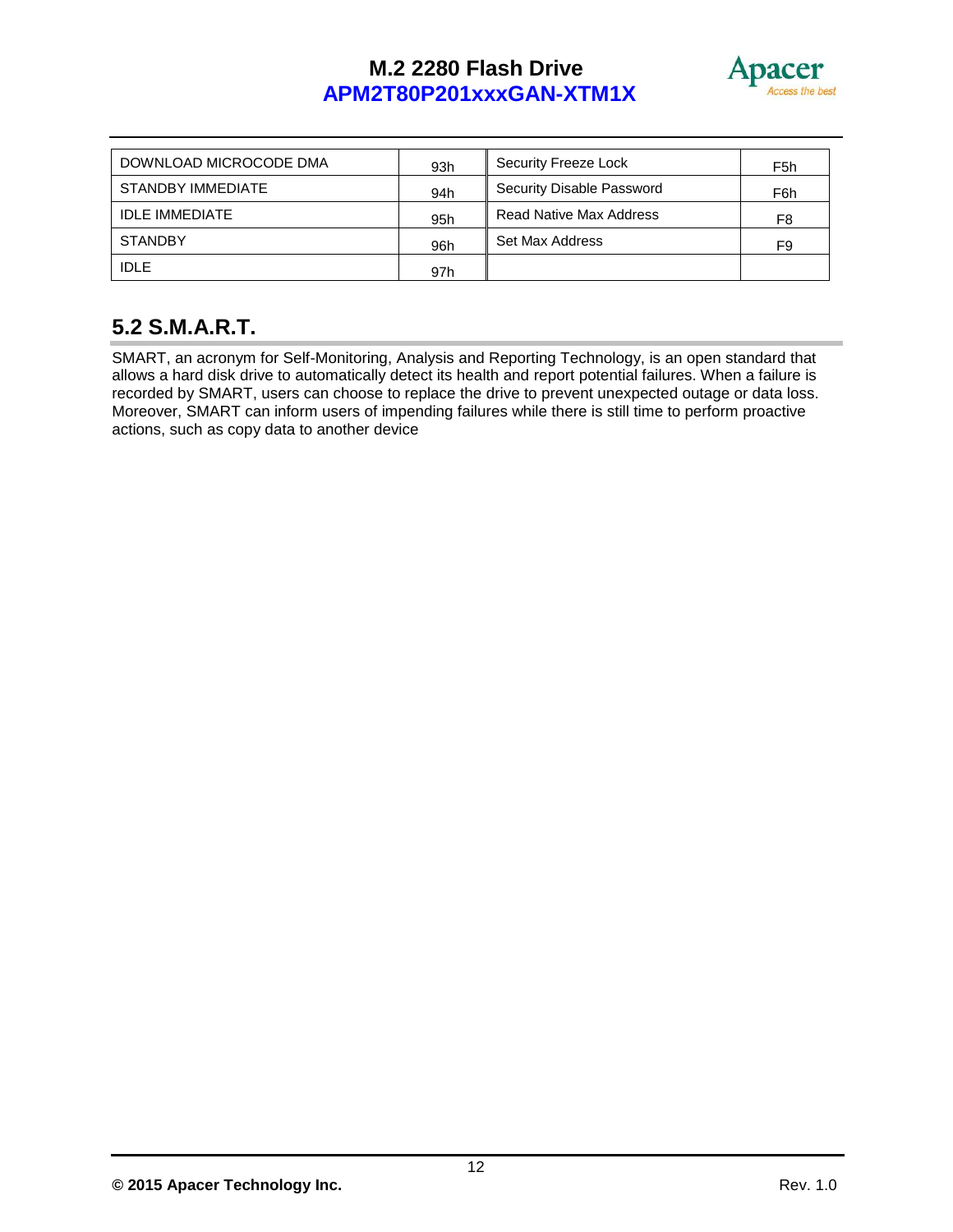

# <span id="page-13-0"></span>6. Electrical Specification

| Table 6-1: Operating range |                         |  |
|----------------------------|-------------------------|--|
| <b>Ambient Temperature</b> | 0°C to 70°C(standard)   |  |
|                            | -40°C to 85°C(extended) |  |
| <b>Supply Voltage</b>      | 3.3V±5% (3.135-3.465V)  |  |

| Table 6-2: Typical power consumption |  |
|--------------------------------------|--|
|--------------------------------------|--|

| <b>Capacity</b><br><b>Modes</b> | <b>16 GB</b> | 32 GB | 64 GB | 128 GB | 256 GB |
|---------------------------------|--------------|-------|-------|--------|--------|
| Active (mA)                     | 300          | 315   | 360   | 440    | 450    |
| Idle (mA)                       | 85           | 85    | 95    | 95     | 95     |

Note: Results may differ from various flash configurations or host system setting

**<sup>©</sup> 2015 Apacer Technology Inc.** Rev. 1.0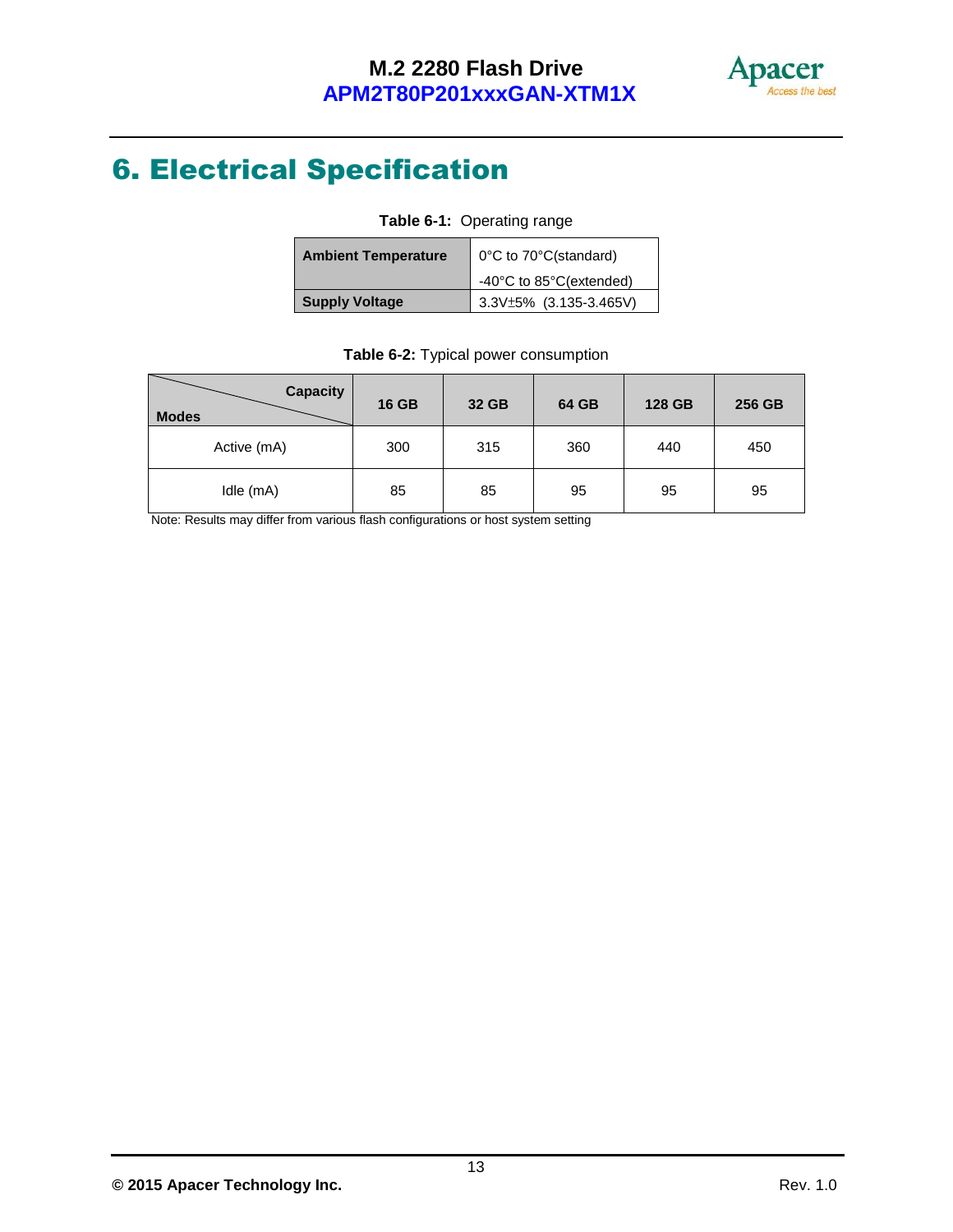

# <span id="page-14-0"></span>7. Physical Characteristics

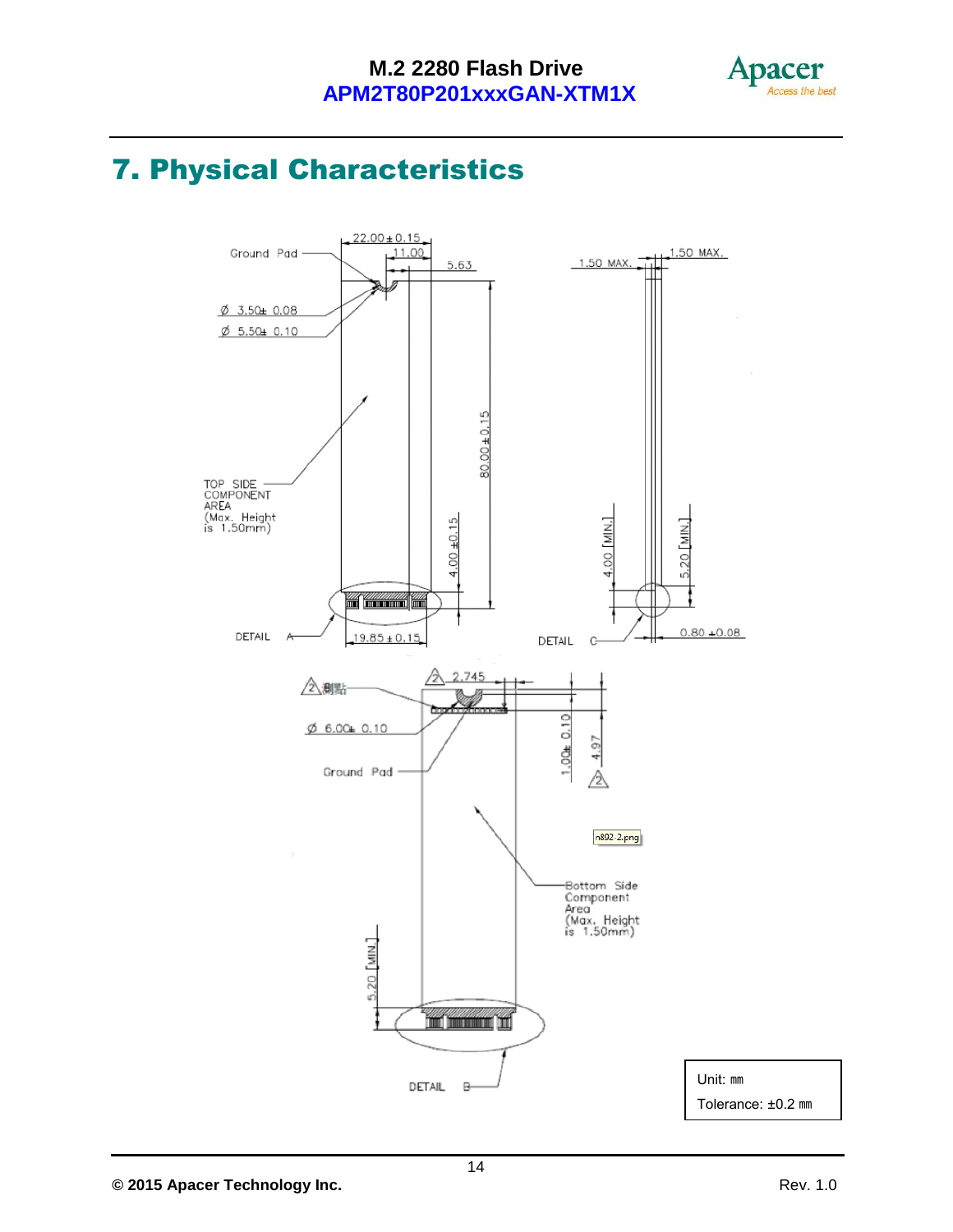





Unit: ㎜

Tolerance: ±0.2 ㎜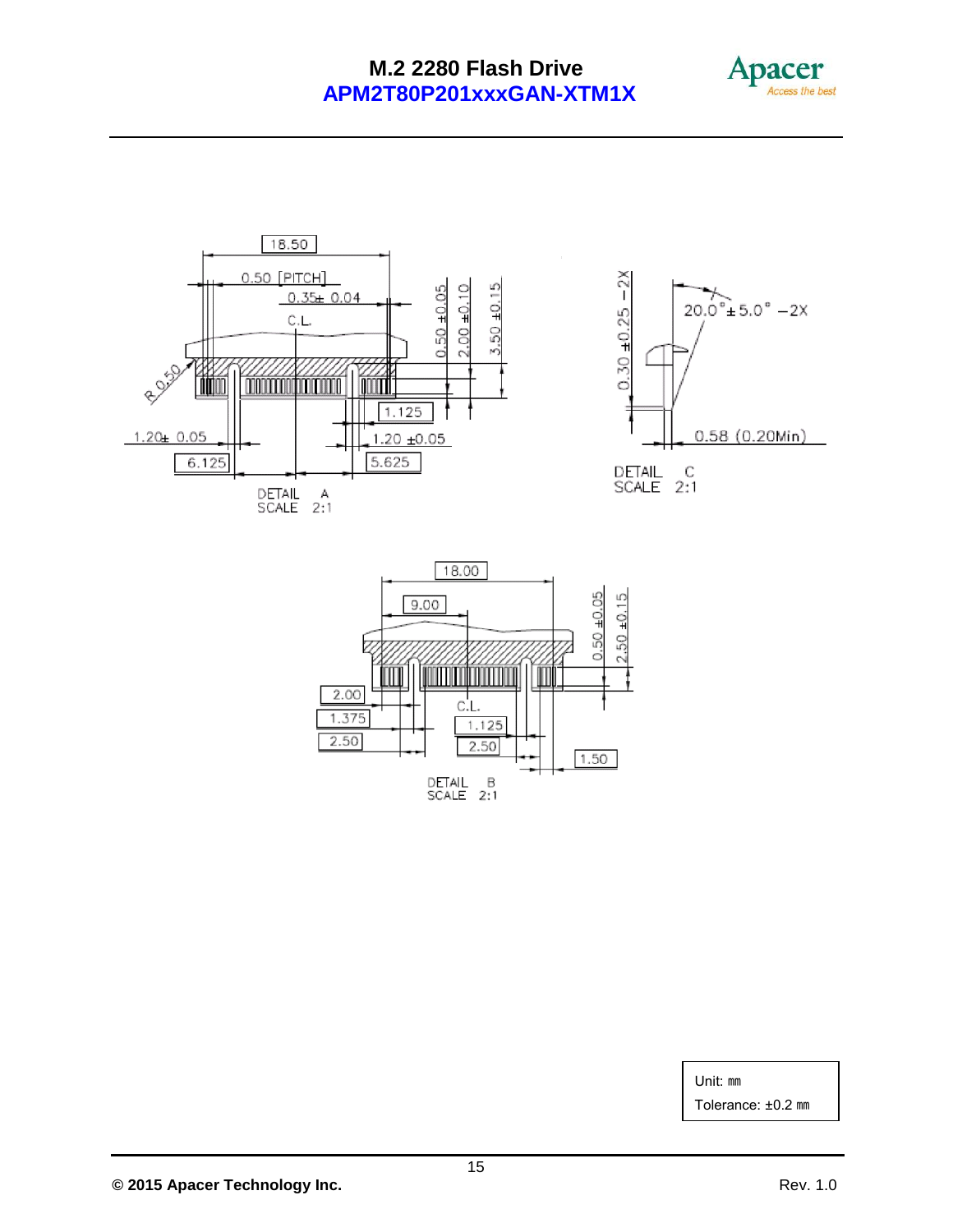

# <span id="page-16-0"></span>8. Product Ordering Information



# **8.1 Product Code Designations**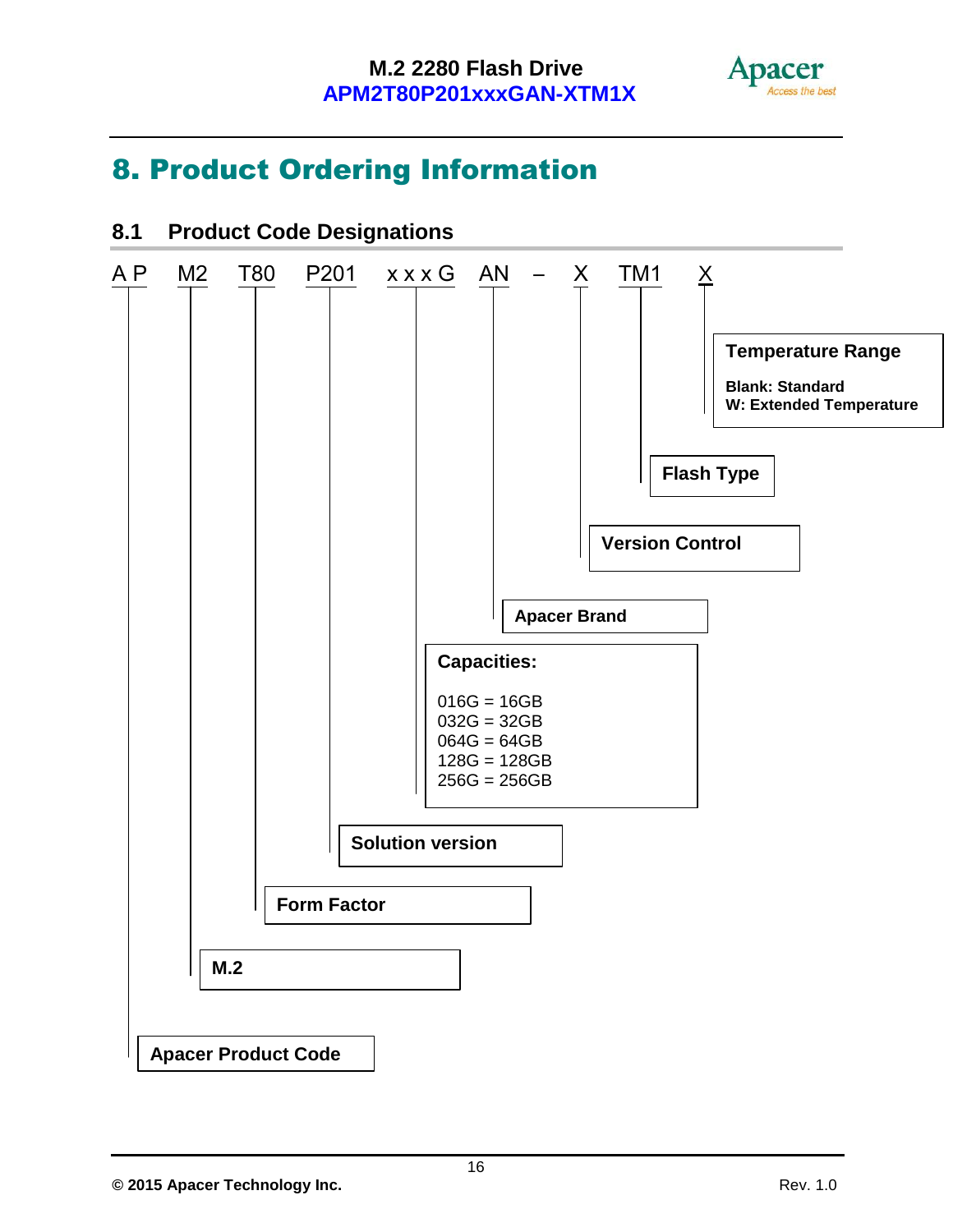

# **8.2 Valid Combinations**

#### **8.2.1 Standard Temperature**

| <b>Capacity</b> | <b>No DEVSLP</b>       | <b>DEVSLP</b>          |
|-----------------|------------------------|------------------------|
| 16GB            | APM2T80P201016GAN-GTM1 | APM2T80P201016GAN-HTM1 |
| 32GB            | APM2T80P201032GAN-GTM1 | APM2T80P201032GAN-HTM1 |
| 64GB            | APM2T80P201064GAN-GTM1 | APM2T80P201064GAN-HTM1 |
| 128GB           | APM2T80P201128GAN-GTM1 | APM2T80P201128GAN-HTM1 |
| 256GB           | APM2T80P201256GAN-GTM1 | APM2T80P201256GAN-HTM1 |

### **8.2.2 Extended Temperature**

| <b>Capacity</b> | <b>No DEVSLP</b>                                | <b>DEVSLP</b> |
|-----------------|-------------------------------------------------|---------------|
| 16GB            | APM2T80P201016GAN-GTM1W APM2T80P201016GAN-HTM1W |               |
| 32GB            | APM2T80P201032GAN-GTM1W APM2T80P201032GAN-HTM1W |               |
| 64GB            | APM2T80P201064GAN-GTM1W APM2T80P201064GAN-HTM1W |               |
| 128GB           | APM2T80P201128GAN-GTM1W APM2T80P201128GAN-HTM1W |               |
| 256GB           | APM2T80P201256GAN-GTM1W APM2T80P201256GAN-HTM1W |               |

**Note:** Valid combinations are those products in mass production or will be in mass production. Consult your Apacer sales representative to confirm availability of valid combinations and to determine availability of new combinations.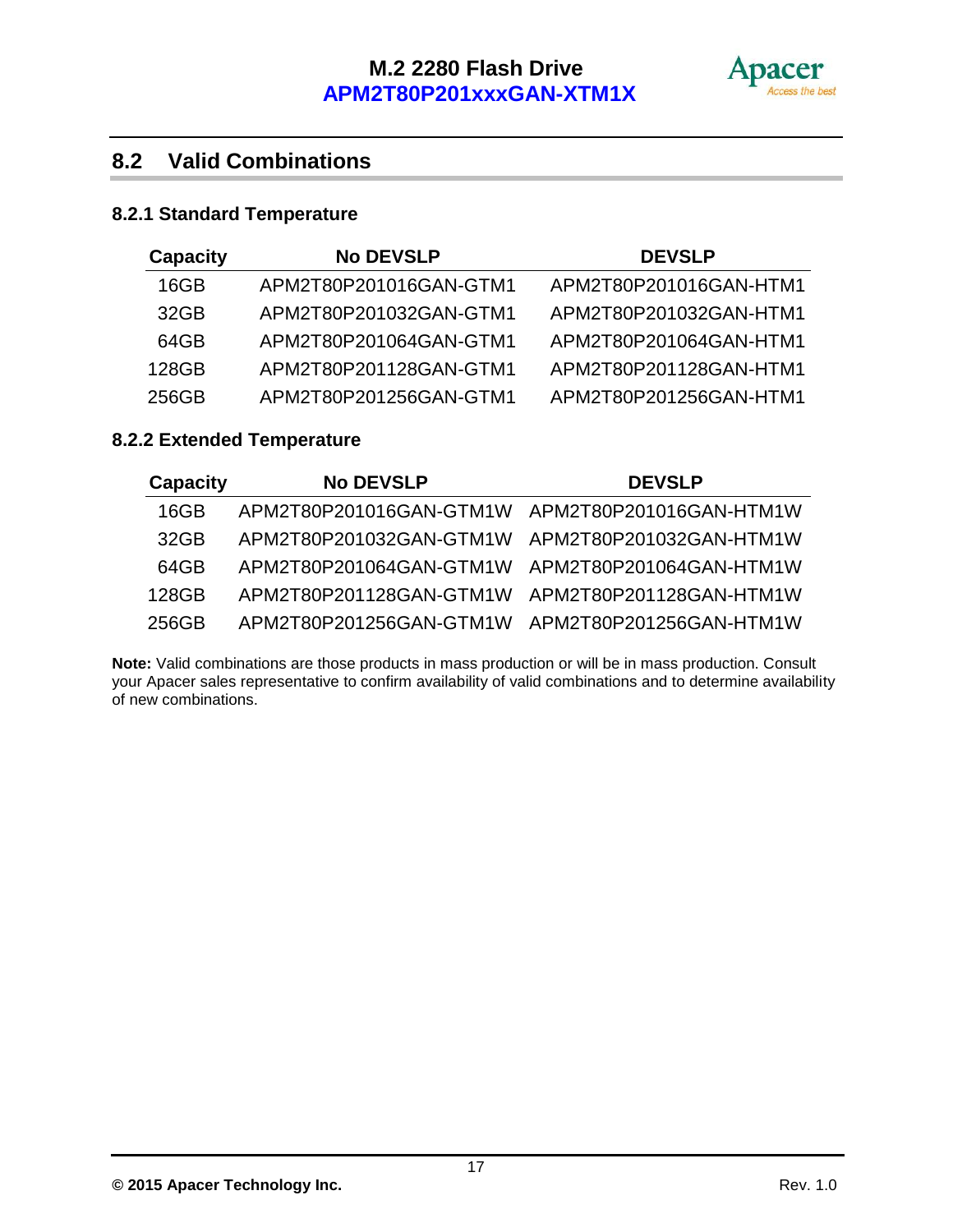

# Revision History

| <b>Revision</b> | <b>Date</b> | <b>Description</b> | Remark |
|-----------------|-------------|--------------------|--------|
| .u              | 10/21/2015  | Official release   |        |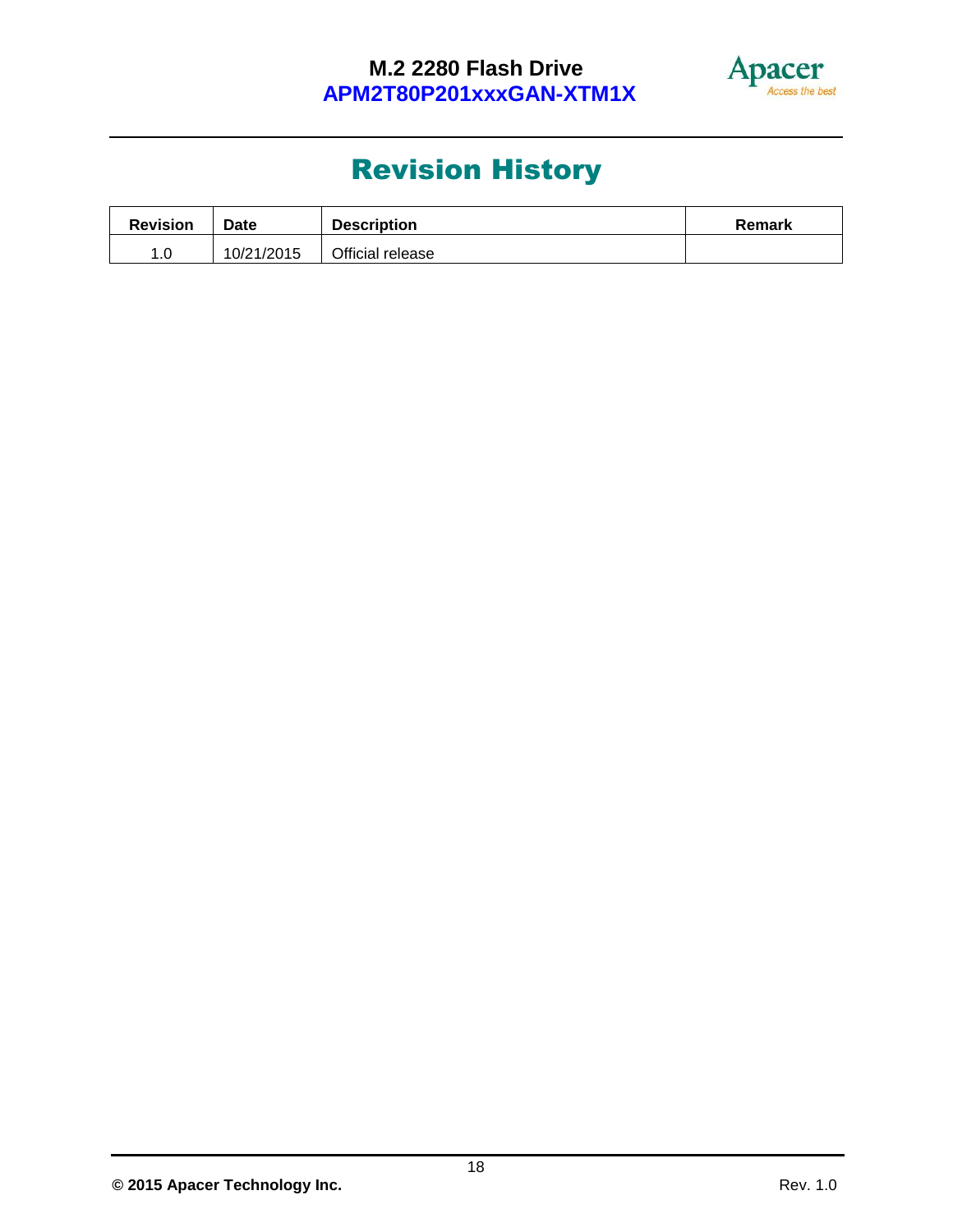

# Global Presence

| <b>Taiwan (Headquarters)</b> | <b>Apacer Technology Inc.</b><br>1F., No.32, Zhongcheng Rd., Tucheng Dist.,<br>New Taipei City 236, Taiwan R.O.C.<br>Tel: 886-2-2267-8000<br>Fax: 886-2-2267-2261<br>amtsales@apacer.com                               |
|------------------------------|------------------------------------------------------------------------------------------------------------------------------------------------------------------------------------------------------------------------|
| <b>U.S.A.</b>                | Apacer Memory America, Inc.<br>46732 Lakeview Blvd., Fremont, CA 94538<br>Tel: 1-408-518-8699<br>Fax: 1-510-249-9568<br>sa@apacerus.com                                                                                |
| Japan                        | Apacer Technology Corp.<br>5F, Matsura Bldg., Shiba, Minato-Ku<br>Tokyo, 105-0014, Japan<br>Tel: 81-3-5419-2668<br>Fax: 81-3-5419-0018<br>jpservices@apacer.com                                                        |
| <b>Europe</b>                | <b>Apacer Technology B.V.</b><br>Science Park Eindhoven 5051 5692 EB Son,<br>The Netherlands<br>Tel: 31-40-267-0000<br>Fax: 31-40-267-0000#6199<br>sales@apacer.nl                                                     |
| China                        | Apacer Electronic (Shanghai) Co., Ltd<br>Room D, 22/FL, No.2, Lane 600, JieyunPlaza,<br>Tianshan RD, Shanghai, 200051, China<br>Tel: 86-21-6228-9939<br>Fax: 86-21-6228-9936<br>sales@apacer.com.cn                    |
| India                        | Apacer Technologies Pvt Ltd,<br>Unit No.201, "Brigade Corner", 7 <sup>th</sup> Block Jayanagar,<br>Yediyur Circle, Bangalore - 560082, India<br>Tel: 91-80-4152-9061<br>Fax: 91-80-4170-0215<br>sales india@apacer.com |